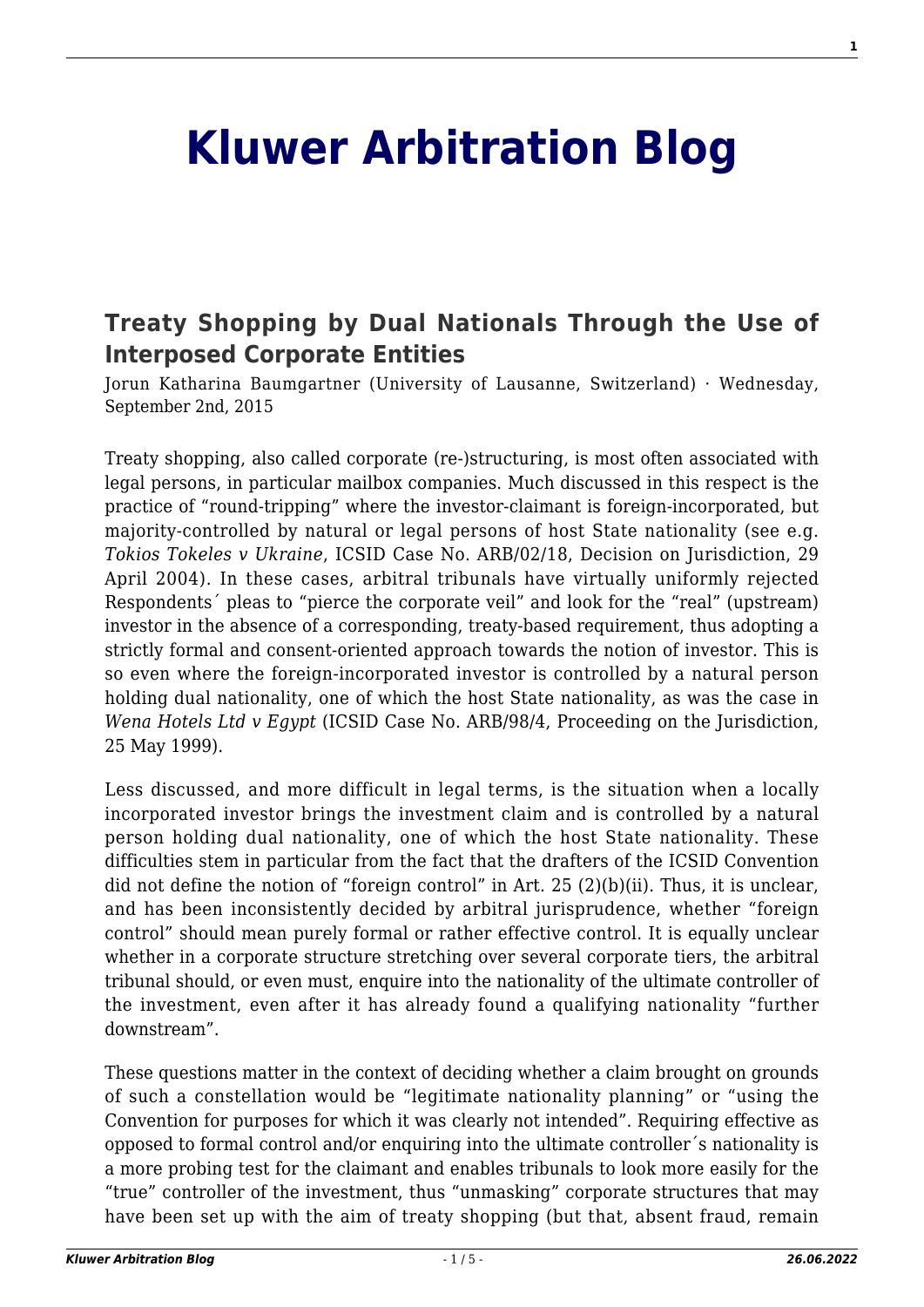perfectly legal constructions).

Two recent decisions suggest that arbitral tribunals are becoming increasingly aware of the treaty shopping-potential lying in this constellation, drawing up new limits.

### *Burimi SRL and Eagle Games SH.A v Albania*

In *Burimi SRL and Eagle Games SH.A v Albania* (ICSID Case No. ARB/11/18, Award, 29 May 2013), one of the Claimants, Eagle Games, was an Albania-incorporated company whose majority shareholding was held by an Italian-Albanian dual national. Addressing the question of whether this claimant could be considered as being under "foreign control" for the purpose of Article  $25 (2)(b)(ii)$  of the ICSID Convention, the tribunal found that:

[W]hile neither the ICSID Convention nor relevant precedents address the potential for a dual national invoking one of his two nationalities to establish jurisdiction over a claim brought in the name of a juridical person under the second clause of Article 25 (2)(b), it strikes the Tribunal as anomalous that the principle against use of dual nationality in 25 (2)(a) would not transfer to the potential use of dual nationality in 25 (2)(b). Otherwise, any dual national who is a national of the Contracting State to a dispute could circumvent the bar on claims in Article 25 (2)(a) by establishing a company in that state and asserting foreign control of that company by virtue of his second (foreign) nationality.

The tribunal thus dismissed jurisdiction ratione personae over the Albaniaincorporated, dual national-controlled claimant.

#### *National Gas Company S.A.E. v Egypt*

In the more recent *National Gas Company S.A.E. v Egypt case* (ICSID Case No. ARB/11/7, Award, 3 April 2014), the claimant was a locally incorporated company controlled by two layers of shell companies incorporated in the United Arab Emirates and ultimately (majority-)controlled by an Egyptian-Canadian dual national. The arbitration being brought under the ICSID Convention, Egypt argued that the claimant was not under foreign control within the meaning of Article 25 (2)(b)(ii) given the (dual) host State nationality of the ultimate controller.

Reviewing relevant prior jurisprudence, the tribunal confirmed that Article 25 (2)(b) (ii) established both a subjective and an objective test that had to be met cumulatively for jurisdiction to exist. The subjective test concerned the agreement of the parties to treat a locally incorporated company as a national of the other Contracting Party. This requirement was fulfilled in the case at hand as Article 10 (4) of the Egypt-United Arab Emirates BIT contained this agreement. However, the agreement on treating a local company as foreign not being sufficient on its own, the question was whether there was foreign control objectively speaking. In this regard, the tribunal recalled that while such an agreement could create a "rebuttable presumption" as to the existence of foreign control, limits existed if the ICSID Convention was to be used "for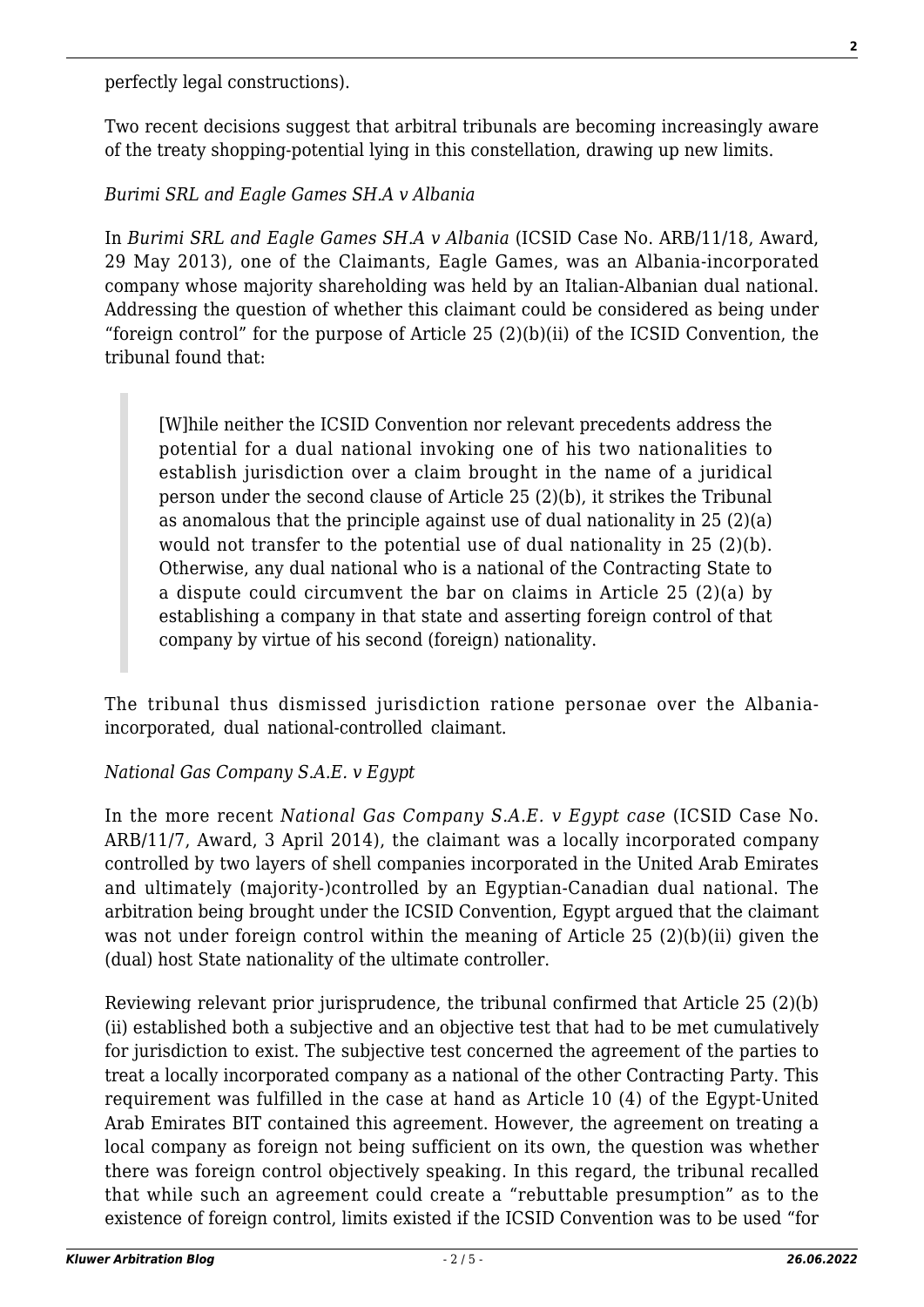purposes for which it was clearly not intended".

Applying an object and purpose-based interpretation of the ICSID Convention, the tribunal found a:

… significant difference under Article 25(2)(b) between (i) control exercised by a national of the Contracting State against which the Claimant asserts its claim and (ii) control by a national of another Contracting State. The latter situation violates no principle of international law and is consistent with the text of the ICSID Convention. On the other hand, the former situation violates the general limitation in Article 25(1) and the first part of Article 25(2)(b) of the ICSID Convention in regard to both Contracting States and nationals (including dual nationals). In other words, the latter is consistent with the object and purpose of the ICSID Convention; but the former … would permit the use of the ICSID Convention for a purpose for which it was clearly not intended and it would breach its outer limits … Article 25(2)(b) operates only as a qualified exception to the general limitation to ICSID jurisdiction in Article 25: a sardine cannot swallow a whale.

Endorsing the reasoning in the *Burimi* case, the *National Gas* tribunal considered the above to constitute "established principles with a clear dividing-line, making for legal predictability and certainty", dismissing the case without for that matter considering the claim as abusive.

#### *Analysis*

The *Burimi* and *National Gas* decisions seem to consolidate a line of jurisprudence that increasingly tends to dismiss jurisdiction on the grounds of Article 25 (2)(b)(ii) when the ultimate controller of a local investor-claimant is a host State national (whether single or dual). In the case of (single) host State nationality, this has so far remained controversial because of the lack of any explicit limitation in the Convention, making a dismissal often dependent on the availability of information on ultimate control structures and arbitral discretion. This is different in the case of (dual) host State nationals due to the existence of an explicit "host State bias" in Article 25 (2)(a) of the ICSID Convention. Indeed, the "host State bias" argument arguably might translate into a broader "principle" (at least in ICSID arbitrations) helping to make a more solid legal argument why even in the case of a single host State national exercising ultimate control, jurisdiction ratione personae should be rejected.

More fundamentally, the treatment of claims by locally incorporated entities ultimately controlled by host State nationals shows an important discrepancy compared to the treatment of claims by foreign-incorporated entities ultimately controlled by host State nationals. As is well-known, the interposition of corporate vehicles in the chain of ownership has the potential to enhance treaty protection, in other words to further treaty shopping. The discrepancy becomes most obvious in the case of dual nationals (with host State nationality) ultimately controlling foreign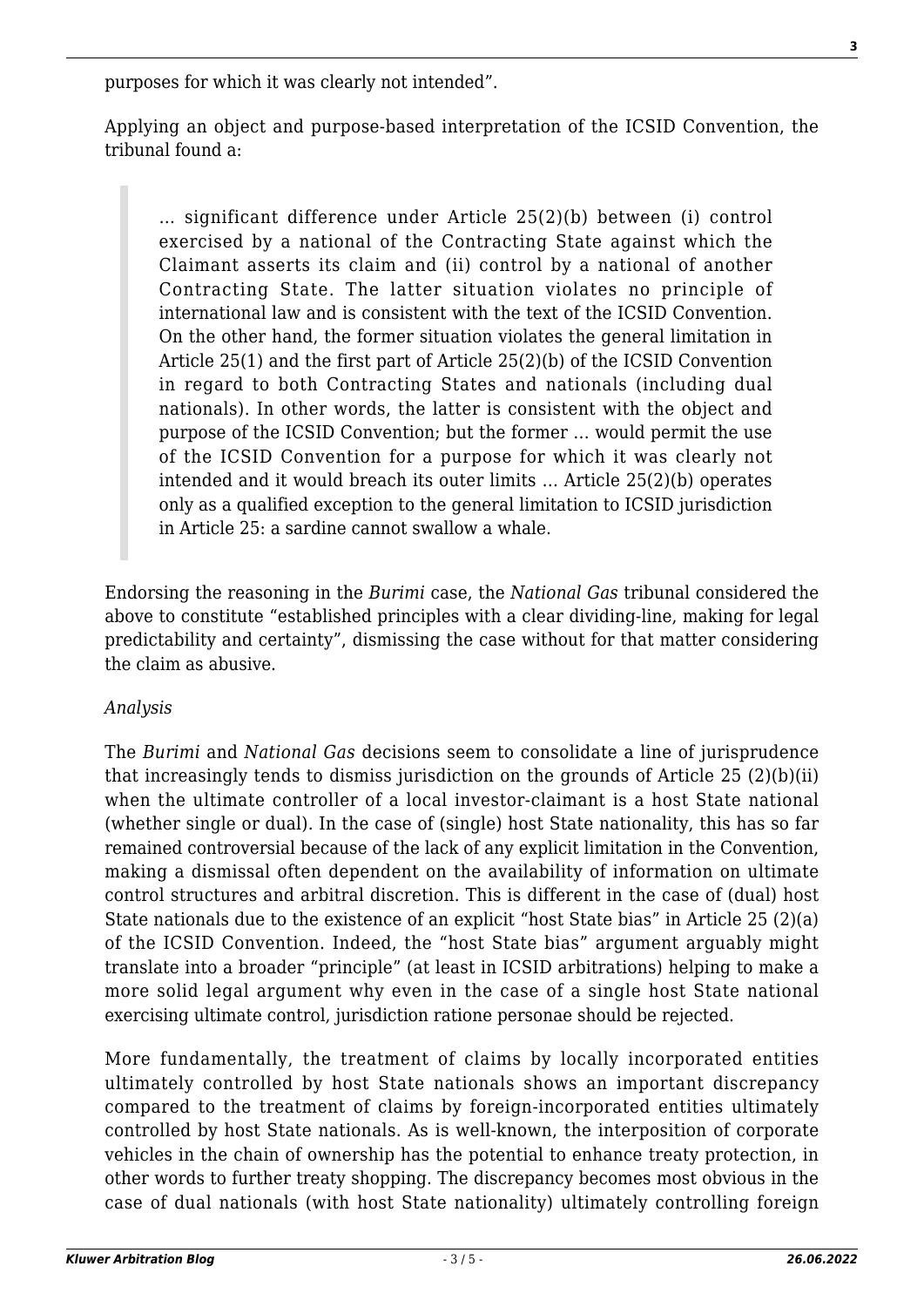and/or locally incorporated entities. Thus, while a claim by a foreign-incorporated entity controlled by a dual (host State) national does not encounter any problems, as seen in Wena Hotels v Egypt, the claim by a locally incorporated entity ultimately controlled by a dual (host State) national will most likely lead to a dismissal of the case (at least in ICSID arbitrations). In such a chain of ownership, the chances of success for an investment claim to cross (at least) the first (jurisdictional) hurdle therefore largely depend on whether it is the foreign or the locally incorporated entity bringing the claim.

Of course, the drafters of the ICSID Convention had good reasons for treating foreign and locally incorporated investors differently; the legal conclusions, by arbitral tribunals, concerning the claims brought by foreign-incorporated entities can thus not be objected to. Yet, the potential for manipulation lying in this inconsistency is obvious. As a consequence, the use and interposition of mailbox companies in a corporate structure becomes even more attractive, exacerbating potential policy concerns with respect to treaty shopping.

#### **Profile Navigator and Relationship Indicator**

[Learn how](https://www.wolterskluwer.com/en/solutions/kluwerarbitration/practiceplus?utm_source=arbitrationblog&utm_medium=articleCTA&utm_campaign=article-banner) **[Kluwer Arbitration Practice Plus](https://www.wolterskluwer.com/en/solutions/kluwerarbitration/practiceplus?utm_source=arbitrationblog&utm_medium=articleCTA&utm_campaign=article-banner)** [can support you.](https://www.wolterskluwer.com/en/solutions/kluwerarbitration/practiceplus?utm_source=arbitrationblog&utm_medium=articleCTA&utm_campaign=article-banner)

*To make sure you do not miss out on regular updates from the Kluwer Arbitration Blog, please subscribe [here](http://arbitrationblog.kluwerarbitration.com/newsletter/). To submit a proposal for a blog post, please consult our [Editorial Guidelines.](http://arbitrationblog.kluwerarbitration.com/editorial-guidelines/)*

Offers 6,200+ data-driven arbitrator, expert witness and counsel profiles and the ability to explore relationships of 13,500+ arbitration practitioners and experts for potential conflicts of interest.